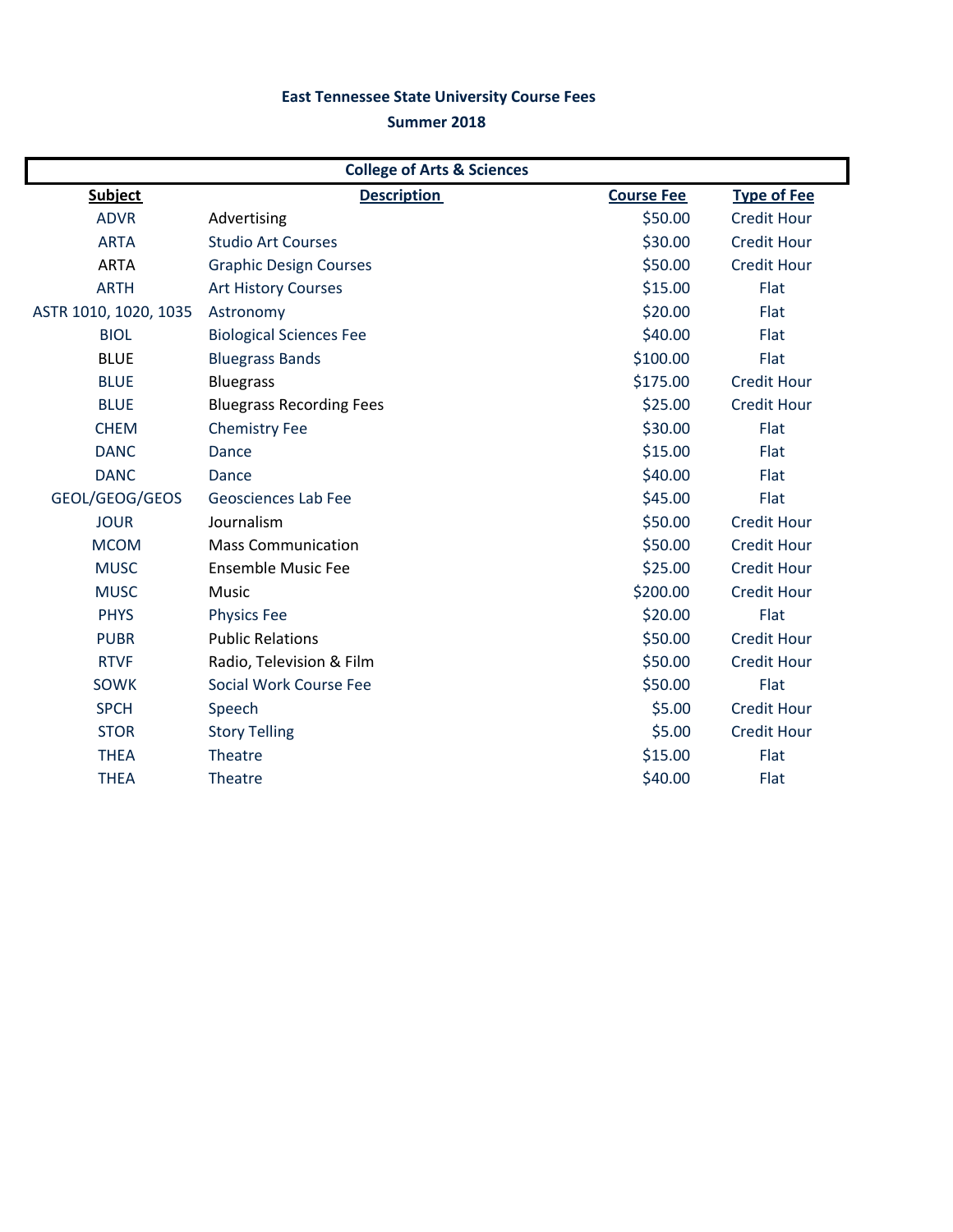| <b>College of Business and Technology</b>                                       |                                              |          |                    |  |
|---------------------------------------------------------------------------------|----------------------------------------------|----------|--------------------|--|
| <b>Subject</b><br><b>Description</b><br><b>Type of Fee</b><br><b>Course Fee</b> |                                              |          |                    |  |
| <b>ACCT</b>                                                                     | Accounting                                   | \$30.00  | <b>Credit Hour</b> |  |
| <b>BADM</b>                                                                     | <b>Business Administration</b>               | \$30.00  | Credit Hour        |  |
| <b>CSCI 1100</b>                                                                | <b>Computer and Information Sciences Fee</b> | \$40.00  | <b>Credit Hour</b> |  |
| <b>DIGM</b>                                                                     | Digital Media Fee                            | \$100.00 | <b>Credit Hour</b> |  |
| <b>ECON</b>                                                                     | Economics                                    | \$30.00  | <b>Credit Hour</b> |  |
| <b>ENGR</b>                                                                     | Engineering Graphics - Fall/Programming for  | \$60.00  | <b>Credit Hour</b> |  |
| <b>ME</b>                                                                       | <b>Mechanical Engineering</b>                | \$60.00  | <b>Credit Hour</b> |  |
| <b>ENTC</b>                                                                     | <b>Engineering Technology</b>                | \$60.00  | <b>Credit Hour</b> |  |
| <b>ENTC 4999</b>                                                                | Internship/Cooperative Education             | \$100.00 | <b>Credit Hour</b> |  |
| <b>FNCE</b>                                                                     | Finance                                      | \$30.00  | <b>Credit Hour</b> |  |
| <b>INTD</b>                                                                     | <b>Interior Design</b>                       | \$60.00  | <b>Credit Hour</b> |  |
| <b>MGMT</b>                                                                     | Management                                   | \$30.00  | <b>Credit Hour</b> |  |
| <b>MKTG</b>                                                                     | <b>Marketing</b>                             | \$30.00  | <b>Credit Hour</b> |  |
| <b>MSDM</b>                                                                     | <b>Digital Marketing</b>                     | \$30.00  | <b>Credit Hour</b> |  |
| <b>SURV</b>                                                                     | <b>Surveying &amp; Mapping</b>               | \$60.00  | <b>Credit Hour</b> |  |

| <b>College of Clinical and Rehabilitative Health Sciences</b> |                                |                   |                    |  |
|---------------------------------------------------------------|--------------------------------|-------------------|--------------------|--|
| <b>Subject</b>                                                | <b>Description</b>             | <b>Course Fee</b> | <b>Type of Fee</b> |  |
| <b>ALHE</b>                                                   | Allied Health                  | \$40.00           | <b>Credit Hour</b> |  |
| <b>CDIS</b>                                                   | <b>Communicative Disorders</b> | \$40.00           | <b>Credit Hour</b> |  |
| <b>CPSC</b>                                                   | Cardiopulmonary Science        | \$40.00           | <b>Credit Hour</b> |  |
| <b>DHYG</b>                                                   | Dental Hygiene                 | \$450.00          | <b>Flat</b>        |  |
| <b>DHYG</b>                                                   | Dental Hygiene                 | \$40.00           | <b>Credit Hour</b> |  |
| <b>NTFD</b>                                                   | <b>Nutrition and Foods</b>     | \$40.00           | <b>Credit Hour</b> |  |
| <b>PHYT</b>                                                   | Physical Therapy               | \$60.00           | <b>Credit Hour</b> |  |
| <b>PHYT</b>                                                   | <b>Physical Therapy</b>        | \$40.00           | Credit Hour        |  |
| <b>RADT</b>                                                   | Radiologic Technology          | \$40.00           | <b>Credit Hour</b> |  |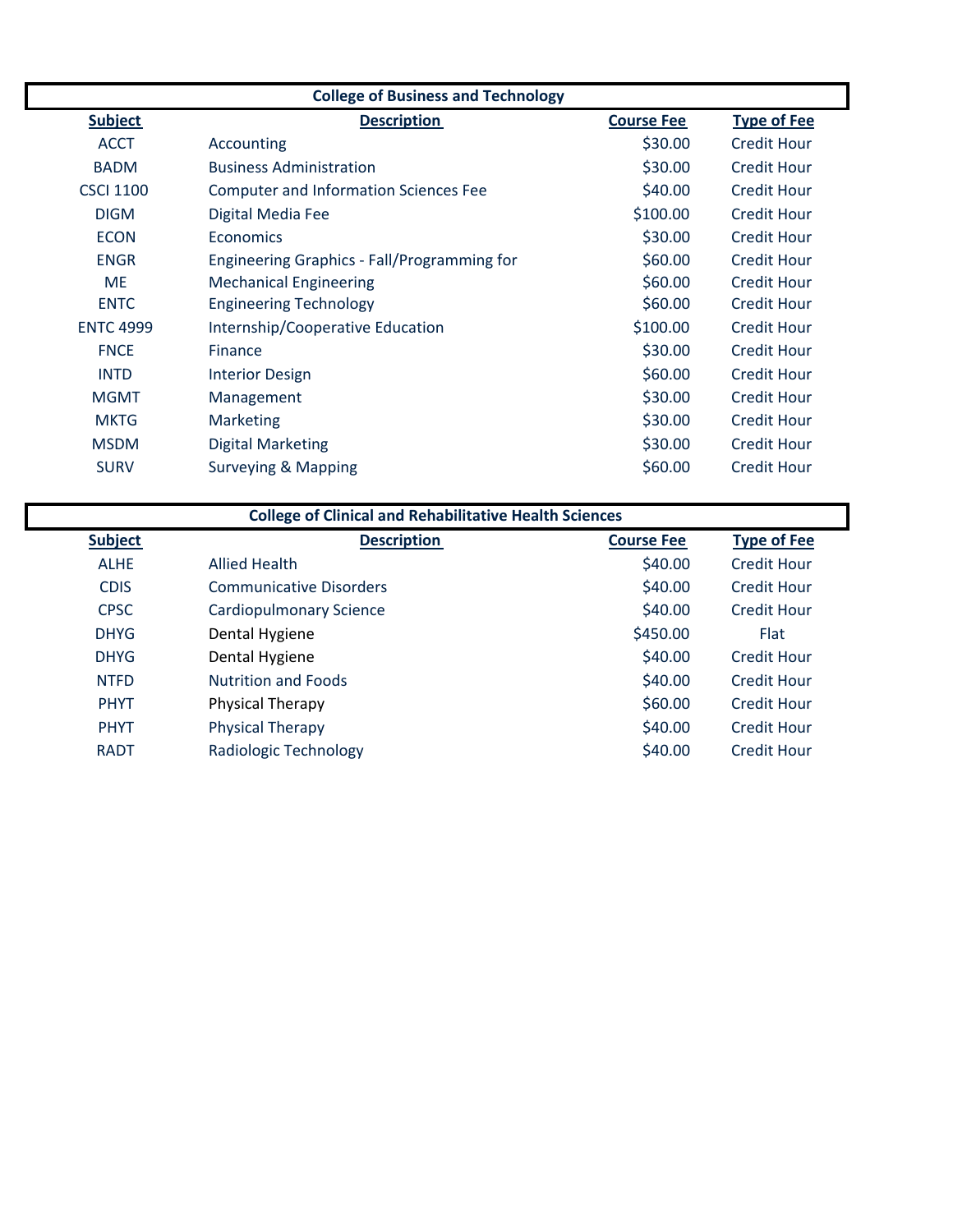| <b>College of Education</b>                                                     |                                                  |         |             |  |  |
|---------------------------------------------------------------------------------|--------------------------------------------------|---------|-------------|--|--|
| <b>Subject</b><br><b>Description</b><br><b>Course Fee</b><br><b>Type of Fee</b> |                                                  |         |             |  |  |
| ARTA 4419                                                                       | Teaching Art EL Sec Sch                          | \$25.00 | Credit Hour |  |  |
| <b>CUAI</b>                                                                     | Curriculum & Instruction                         | \$25.00 | Credit Hour |  |  |
| <b>ECED</b>                                                                     | <b>Early Childhood Education</b>                 | \$25.00 | Credit Hour |  |  |
| <b>EDFN</b>                                                                     | <b>Educational Foundations</b>                   | \$25.00 | Credit Hour |  |  |
| ENGL 4417, 5417                                                                 | <b>Teaching English MS HS</b>                    | \$25.00 | Credit Hour |  |  |
| HIST 4417, 5417                                                                 | <b>Teaching History</b>                          | \$25.00 | Credit Hour |  |  |
| LANG 4417, 5417                                                                 | Teaching Foreign Language SS                     | \$25.00 | Credit Hour |  |  |
| MATH 4417, 5417                                                                 | <b>Teaching Mathematics</b>                      | \$25.00 | Credit Hour |  |  |
| MEDA 3570, 5400                                                                 | <b>Education Technology</b>                      | \$25.00 | Credit Hour |  |  |
| <b>PEXS</b>                                                                     | Teaching Physical Education & Exercise Science   | \$25.00 | Credit Hour |  |  |
| <b>PEXS 4061</b>                                                                | \$15.00<br>Physical Education & Exercise Science |         | Flat        |  |  |
| <b>PEXS 4062</b>                                                                | Exercise Science Cardio & EKG                    | \$20.00 | Flat        |  |  |
| <b>PHED 2515</b>                                                                | <b>Physical Education &amp; Exercise Science</b> | \$30.00 | Flat        |  |  |
| <b>READ</b>                                                                     | Reading                                          | \$25.00 | Credit Hour |  |  |
| <b>SCED</b>                                                                     | Science Education                                | \$25.00 | Credit Hour |  |  |
| <b>SPED</b>                                                                     | <b>Special Education</b>                         | \$25.00 | Credit Hour |  |  |
|                                                                                 |                                                  |         |             |  |  |
| <b>Learning Support Lab</b>                                                     |                                                  |         |             |  |  |

| Learning Support Lab |           |                    |                   |                    |  |
|----------------------|-----------|--------------------|-------------------|--------------------|--|
| <b>Subject</b>       |           | <b>Description</b> | <b>Course Fee</b> | <b>Type of Fee</b> |  |
| <b>ENGL</b>          | English   |                    | \$100.00          | Flat               |  |
| <b>GEOL</b>          | Geology   |                    | \$100.00          | Flat               |  |
| <b>MATH</b>          | Math      |                    | \$100.00          | Flat               |  |
| <b>SOCI</b>          | Sociology |                    | \$100.00          | Flat               |  |
| <b>SPCH</b>          | Speech    |                    | \$100.00          | Flat               |  |
|                      |           |                    |                   |                    |  |

| <b>College Nursing</b> |                     |                    |                   |                    |  |
|------------------------|---------------------|--------------------|-------------------|--------------------|--|
| <b>Subject</b>         |                     | <b>Description</b> | <b>Course Fee</b> | <b>Type of Fee</b> |  |
| <b>NRSE</b>            | <b>Nursing</b>      |                    | \$40.00           | <b>Credit Hour</b> |  |
| <b>NURS</b>            | <b>Nursing RODP</b> |                    | \$40.00           | <b>Credit Hour</b> |  |

| <b>College of Public Health</b> |                                     |                   |                    |  |
|---------------------------------|-------------------------------------|-------------------|--------------------|--|
| <b>Subject</b>                  | <b>Description</b>                  | <b>Course Fee</b> | <b>Type of Fee</b> |  |
| <b>BSTA</b>                     | <b>Biostatistics</b>                | \$40.00           | Credit Hour        |  |
| <b>COBH</b>                     | Community & Behavioral Health       | \$40.00           | <b>Credit Hour</b> |  |
| <b>COBH 2030</b>                | First Aid & Emergency Care          | \$20.00           | <b>Flat</b>        |  |
| <b>ENVH</b>                     | Environmental Health                | \$40.00           | <b>Credit Hour</b> |  |
| <b>EPID</b>                     | Edipemiology                        | \$40.00           | Credit Hour        |  |
| <b>HSC</b>                      | <b>Health Science</b>               | \$40.00           | Credit Hour        |  |
| <b>HSCI</b>                     | <b>Health Sciences</b>              | \$40.00           | Credit Hour        |  |
| <b>HSMP</b>                     | Health Services Management & Policy | \$40.00           | <b>Credit Hour</b> |  |